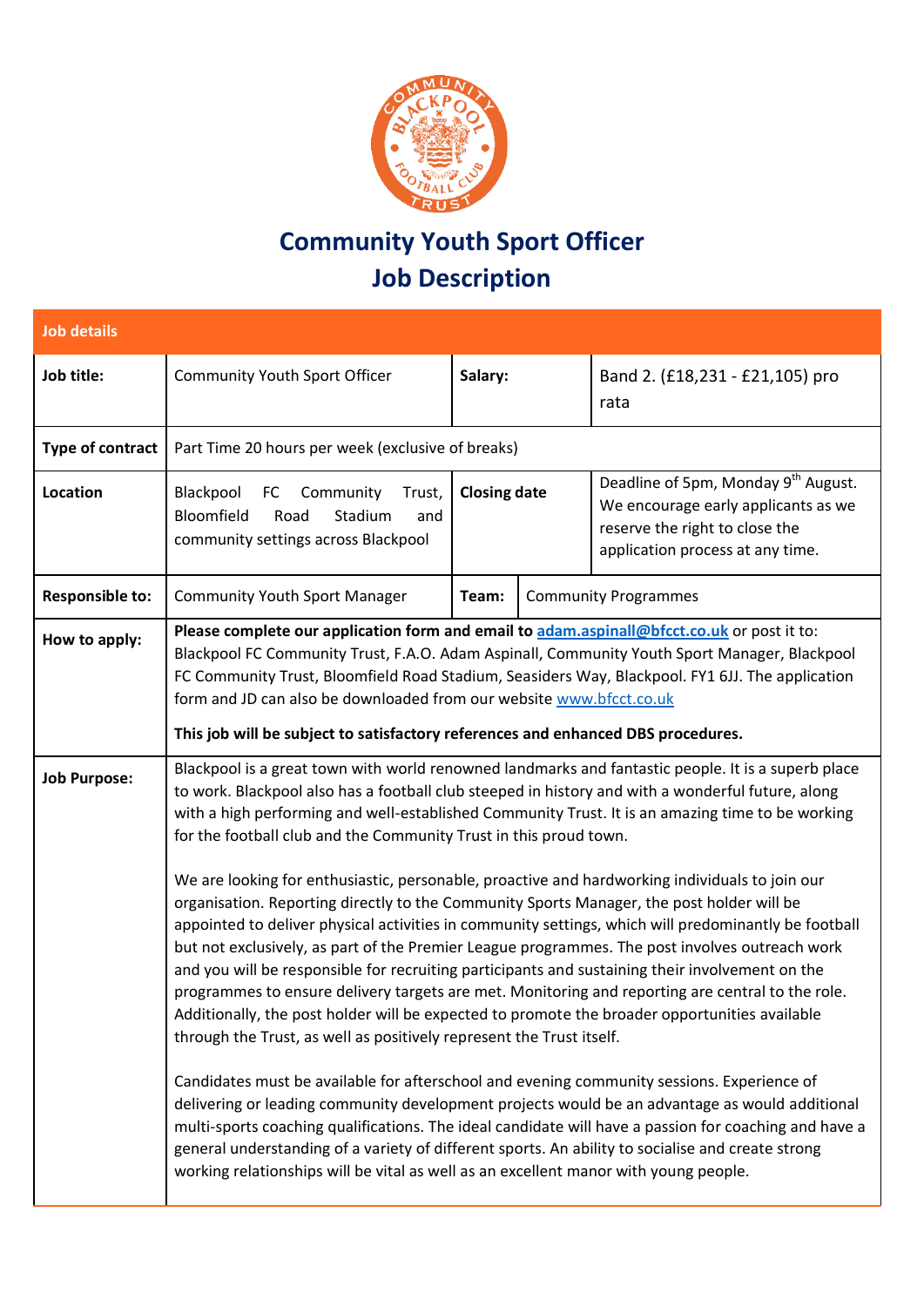|                                       | Based at Bloomfield Road Stadium, BFCCT is the official charitable arm of Blackpool FC, with a focus<br>on engaging, developing, inspiring and supporting people of Blackpool to live better lives.            |  |  |  |
|---------------------------------------|----------------------------------------------------------------------------------------------------------------------------------------------------------------------------------------------------------------|--|--|--|
| <b>Main role and responsibilities</b> |                                                                                                                                                                                                                |  |  |  |
| 1.                                    | Deliver our youth sport programmes, ensuring protocols and safe standards are followed at all times,<br>reporting back to the Community Youth Sport Manager.                                                   |  |  |  |
| 2.                                    | To plan and deliver sport and activity programmes to male and female groups.                                                                                                                                   |  |  |  |
| 3.                                    | Where required, attend and support events and fixtures.                                                                                                                                                        |  |  |  |
| 4.                                    | Ensure projects are run in-line with set targets and KPIs with all M&E and admin being kept up to date.                                                                                                        |  |  |  |
| 5.                                    | Engage new participants through outreach and speaking with people who might be interested.                                                                                                                     |  |  |  |
| 6.                                    | Demonstrate a commitment to the safety and welfare of people of all backgrounds and ensure the safety and<br>protection for any person involved in any activity arranged by the Community Trust.               |  |  |  |
| 7.                                    | To carry out administrative tasks as necessary e.g. staff records, registers, and quality assurance.                                                                                                           |  |  |  |
| 8.                                    | Support Community Youth Sport Manager with information for the production of reports as appropriate.                                                                                                           |  |  |  |
| 9.                                    | Using different software platforms, monitor and evaluate all activity, to ensure that impact and outcomes are<br>being measured to a consistently high standard, including case studies.                       |  |  |  |
| 10.                                   | Where required, maintain relationships with participants through events, managing WhatsApp groups,<br>phone calls and emails.                                                                                  |  |  |  |
| 11.                                   | Work with an accessible and flexible approach to fulfilling the role, which will include the working of<br>unsociable hours, evening and weekend work, as necessary, and other duties as reasonably requested. |  |  |  |
| 12.                                   | Work with staff and marketing team to ensure regular and varied comms content is being developed and<br>shared across our internal and external comms platforms.                                               |  |  |  |
| 13.                                   | Adhere to policies and procedures outlined by BFCCT.                                                                                                                                                           |  |  |  |

## **Person Specification**

|    | <b>Qualifications</b>                                     | <b>Essential</b> | <b>Desirable</b> |
|----|-----------------------------------------------------------|------------------|------------------|
|    | Level 1 or above in sport coaching / fitness.             |                  |                  |
|    | Level 2 or above sports coaching / fitness.               |                  |                  |
| 3. | Enhanced Disclosure and Barring Service (DBS) Certificate |                  |                  |
| 4. | Driving License and access to a vehicle                   |                  |                  |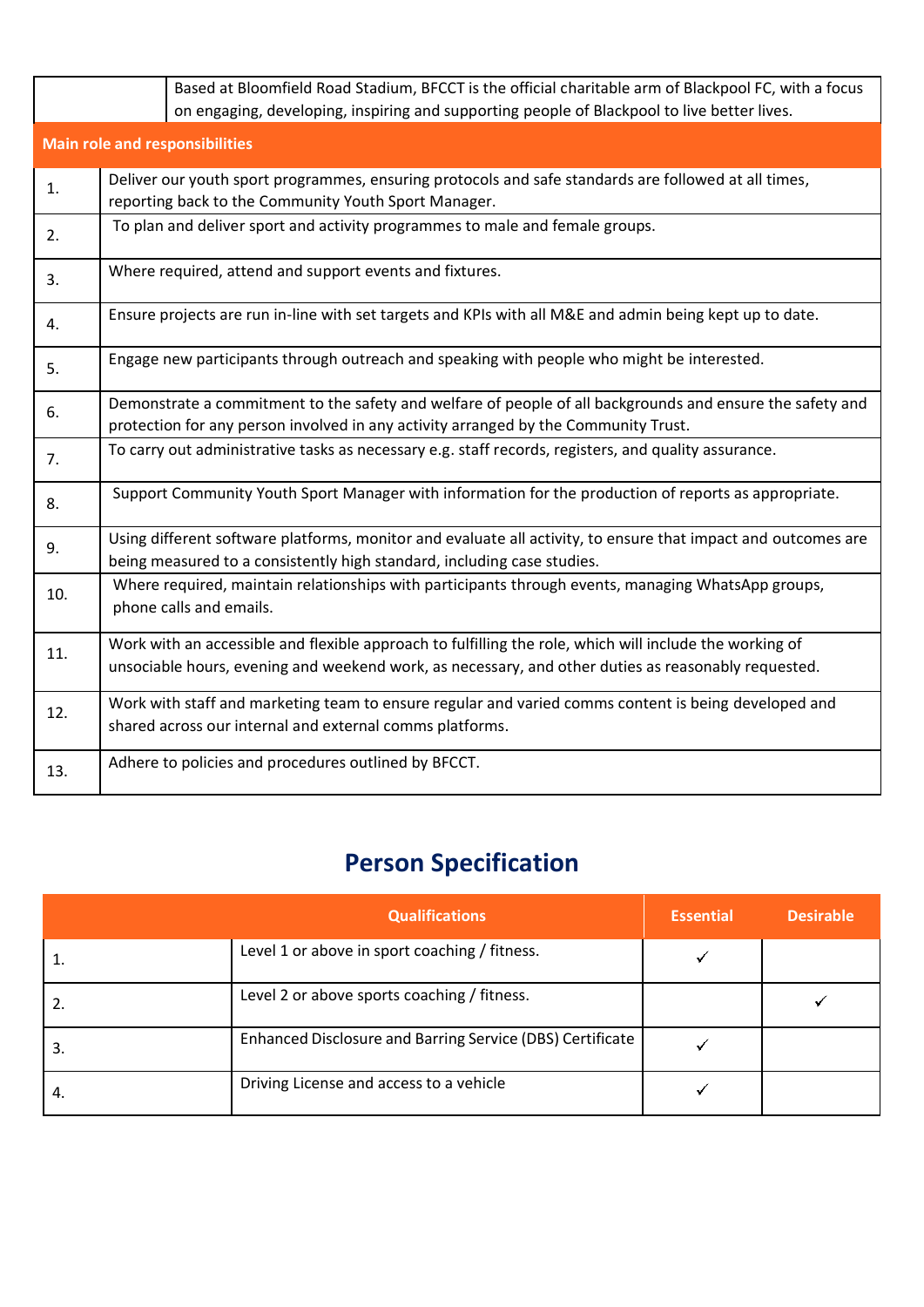|     | <b>Attitudes, Skills, Knowledge &amp; Experience</b>                                                                 | <b>Essential</b> | <b>Desirable</b> |
|-----|----------------------------------------------------------------------------------------------------------------------|------------------|------------------|
| 1.  | Able<br>demonstrate<br>oral<br>to<br>good<br>and<br>written<br>communication skills, which are culturally competent. | $\checkmark$     |                  |
| 2.  | Good organisation and time management skills, and able<br>to prioritise and work within deadlines.                   | ✓                |                  |
| 3.  | Ability to work independently and as part of a team.                                                                 |                  |                  |
| 4.  | Excellent communication and motivational skills.                                                                     | ✓                |                  |
| 5.  | Able to work within a diverse community and draw on<br>individual strengths to promote project participation.        | ✓                |                  |
| 6.  | Commitment to develop self and staff to improve<br>performance and CPD.                                              | ✓                |                  |
| 7.  | Strong commitment to quality service delivery.                                                                       | ✓                |                  |
| 8.  | A commitment to supporting participants, and the<br>principles of equality, diversity and inclusion.                 |                  |                  |
| 9.  | An enthusiastic and committed individual who will 'go the<br>extra mile' to deliver results.                         | ✓                |                  |
| 10. | Experienced and knowledgeable around measuring and<br>evidencing impact.                                             |                  | ✓                |
| 11. | Proven track record of working with young people who<br>face multiple disadvantage.                                  |                  |                  |
| 12. | Experience and / or knowledge of working with<br>volunteers.                                                         |                  |                  |
| 13. | Previous experience of working in the charity sector or<br>Football Club Community organisation (CCO).               |                  |                  |
| 14. | Experience of supporting people to overcome barriers to<br>access community provision.                               |                  | ✓                |
| 15. | Experience in negotiation, influencing, and conflict<br>resolution.                                                  |                  | ✓                |
| 16. | Local knowledge of Blackpool.                                                                                        |                  |                  |

| <b>Competencies</b> |                                                                                                                                                                                                           |  |
|---------------------|-----------------------------------------------------------------------------------------------------------------------------------------------------------------------------------------------------------|--|
| 1.                  | Works collaboratively with other and ensures maximum participation within teams and<br>across the charity as well as key partners to support and drive achievement of the<br><b>Community Trust.</b>      |  |
| 2.                  | Communicates with others in an open, clear, concise, and purposeful way to build<br>effective relationships and gain support and 'buy in' for ideas.                                                      |  |
| 3.                  | Consistently completes work to high standards, identifies ways to improve efficiency and<br>effectiveness whilst continually looking for ways to improve the performance of<br>self/team/Community Trust. |  |
| 4.                  | Demonstrates a passion to deliver a quality service to internal and external customers that<br>benefits both the customer and the Community Trust.                                                        |  |
| 5.                  | Seeks out opportunities to develop and improve self and others for the benefit of the<br>Community Trust.                                                                                                 |  |
| 6.                  | Gathers and uses information to form ideas about issues/problems and identify the best<br>solutions that maximise the value delivered from the available resources for the<br>Community Trust.            |  |